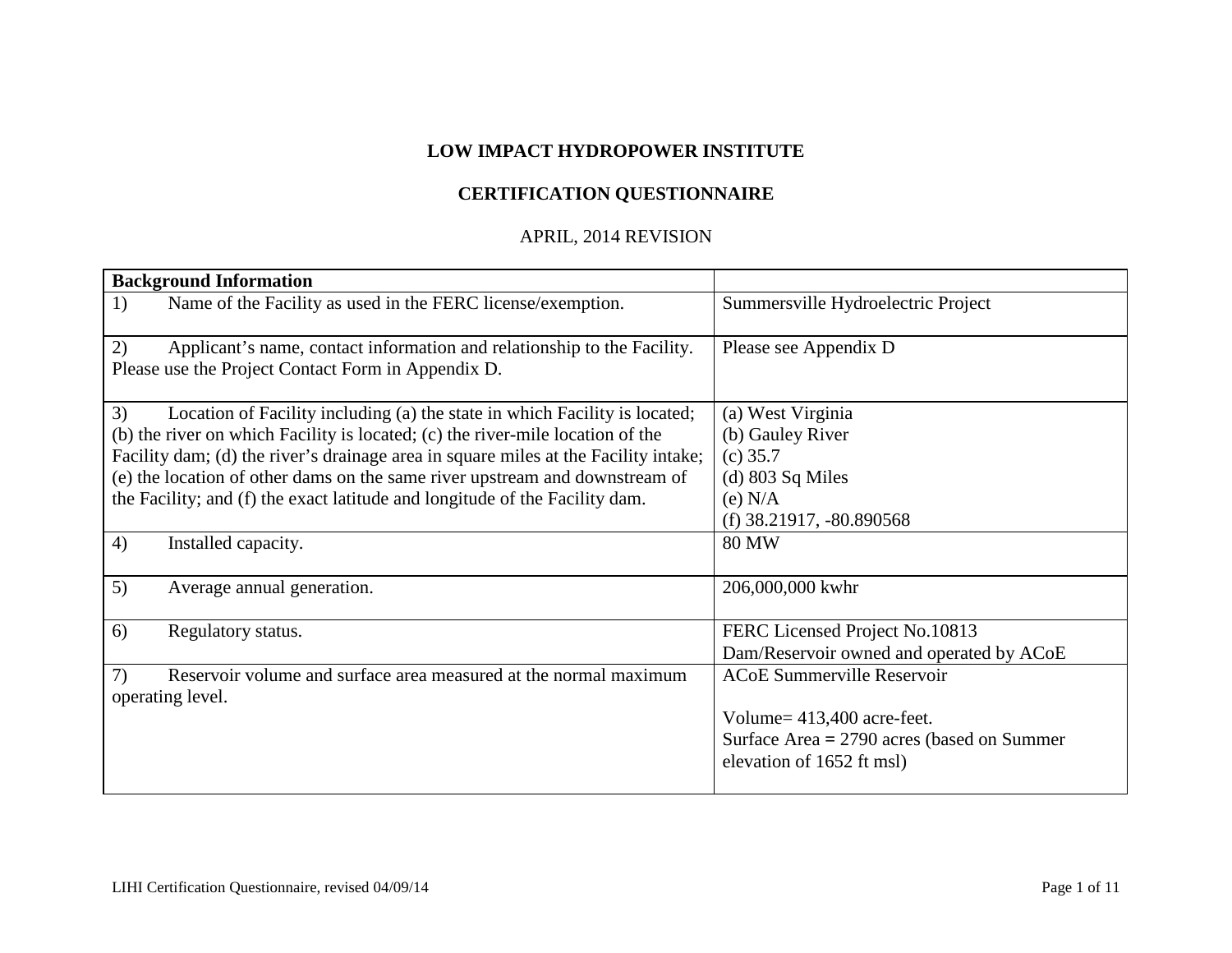| 8)<br>Area occupied by non-reservoir facilities (e.g., dam, penstocks,<br>powerhouse).                                                       | Powerhouse $=$ >1 acre, Dam $=$ $\sim$ 1 acre |
|----------------------------------------------------------------------------------------------------------------------------------------------|-----------------------------------------------|
| Number of acres inundated by the Facility.<br>9)                                                                                             | 2790 acres                                    |
| Number of acres contained in a 200-foot zone extending around entire<br>10)<br>reservoir.                                                    | 4,481 Acres                                   |
| Contacts for Resource Agencies and non-governmental organizations<br>11)                                                                     | Please see "contacts" attachment              |
| Description of the Facility, its mode of operation (i.e., peaking/run of<br>12)<br>river) and photographs, maps and diagrams.                | Store and Release (ACOE Dam/Reservoir)        |
| <b>Questions for "New" Facilities Only:</b>                                                                                                  |                                               |
| If the Facility you are applying for is "new" (i.e., an existing dam that added or                                                           |                                               |
| increased power generation capacity after August of 1998) please answer the<br>following questions to determine eligibility for the program. |                                               |
| 13) When was the dam associated with the Facility completed?                                                                                 |                                               |
| 14) When did the added or increased generation first generate electricity? If                                                                |                                               |
| the added or increased generation is not yet operational, please answer                                                                      |                                               |
| question 18 as well.                                                                                                                         |                                               |
| 15) Did the added or increased power generation capacity require or include<br>any new dam or other diversion structure?                     |                                               |
| 16) Did the added or increased capacity include or require a change in water                                                                 |                                               |
| flow through the facility that worsened conditions for fish, wildlife, or water                                                              |                                               |
| quality (for example, did operations change from run-of-river to peaking)?                                                                   |                                               |
| 17 (a) Was the existing dam recommended for removal or decommissioning                                                                       |                                               |
| by resource agencies, or recommended for removal or decommissioning by a                                                                     |                                               |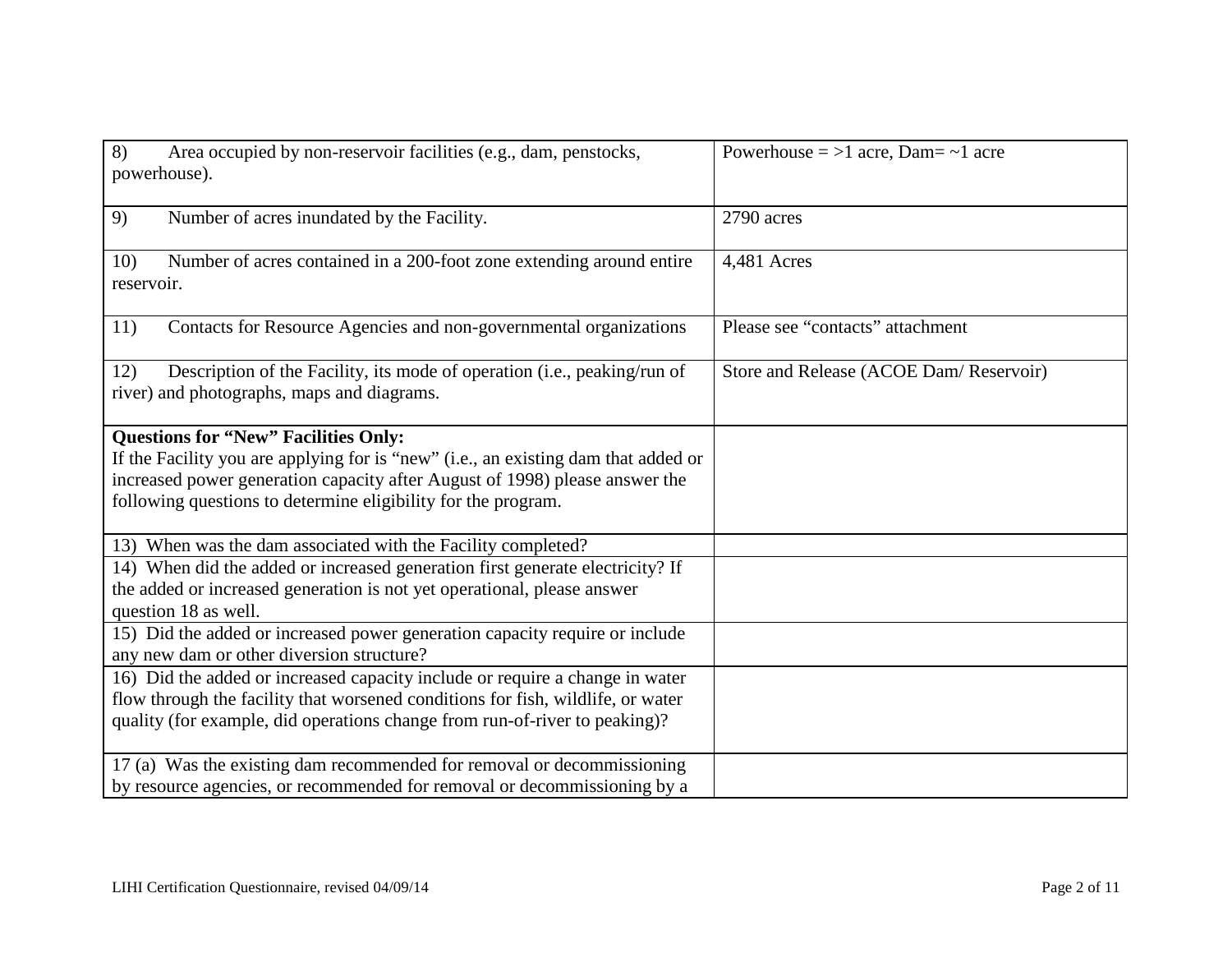| broad representation of interested persons and organizations in the local and/or<br>regional community prior to the added or increased capacity?<br>(b) If you answered "yes" to question $17(a)$ , the Facility is not eligible for<br>certification, unless you can show that the added or increased capacity resulted<br>in specific measures to improve fish, wildlife, or water quality protection at the<br>existing dam. If such measures were a result, please explain. |                                                                                      |             |
|---------------------------------------------------------------------------------------------------------------------------------------------------------------------------------------------------------------------------------------------------------------------------------------------------------------------------------------------------------------------------------------------------------------------------------------------------------------------------------|--------------------------------------------------------------------------------------|-------------|
| 18 (a) If the added or increased generation is not yet operational, has the<br>increased or added generation received regulatory authorization (e.g., approval<br>by the Federal Energy Regulatory Commission)? If not, the facility is not<br>eligible for consideration; and<br>(b) Are there any pending appeals or litigation regarding that authorization?<br>If so, the facility is not eligible for consideration.                                                       |                                                                                      |             |
| A. Flows                                                                                                                                                                                                                                                                                                                                                                                                                                                                        | <b>PASS</b>                                                                          | <b>FAIL</b> |
| 1) Is the Facility in Compliance with Resource Agency Recommendations<br>issued after December 31, 1986 regarding flow conditions for fish and wildlife<br>protection, mitigation and enhancement (including in-stream flows, ramping<br>and peaking rate conditions, and seasonal and episodic instream flow<br>variations) for both the reach below the tailrace and all bypassed reaches?                                                                                    | $YES = Pass, Go to B$<br>$N/A = Go$ to A2<br>Yes. 100 cfs min. flow<br>at all times. | $NO = Fail$ |
| 2) If there is no flow condition recommended by any Resource Agency for the<br>Facility, or if the recommendation was issued prior to January 1, 1987, is the<br>Facility in Compliance with a flow release schedule, both below the tailrace<br>and in all bypassed reaches, that at a minimum meets Aquatic Base Flow<br>standards or "good" habitat flow standards calculated using the Montana-                                                                             | $YES = Pass, go to B$<br>$NO = Go$ to A3                                             |             |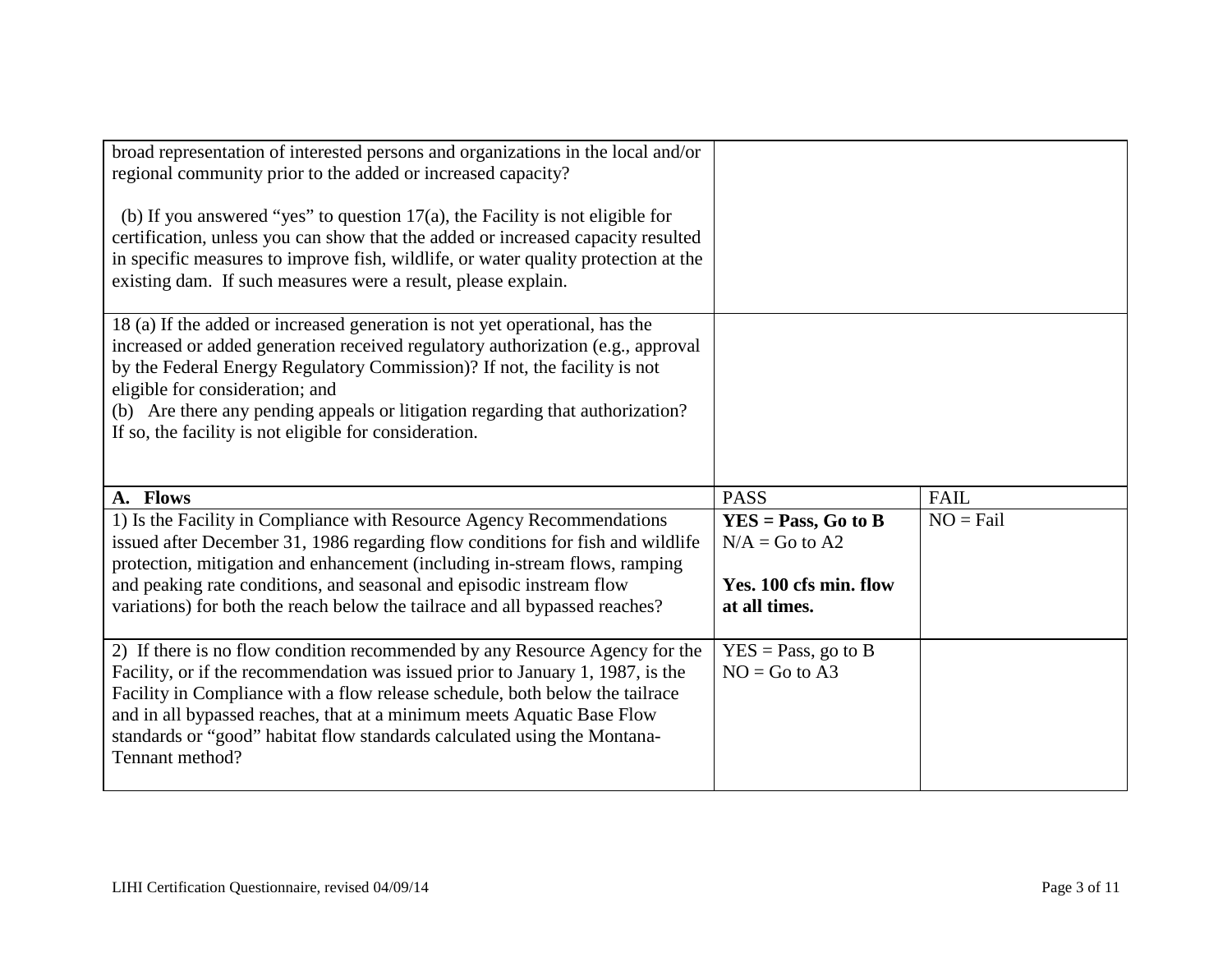| 3) If the Facility is unable to meet the flow standards in A.2., has the<br>Applicant demonstrated, and obtained a letter from the relevant Resource<br>Agency confirming that demonstration, that the flow conditions at the Facility<br>are appropriately protective of fish, wildlife, and water quality?                                                                                                                            | $YES = Pass$ , go to B                                                                | $NO = Fail$ |
|-----------------------------------------------------------------------------------------------------------------------------------------------------------------------------------------------------------------------------------------------------------------------------------------------------------------------------------------------------------------------------------------------------------------------------------------|---------------------------------------------------------------------------------------|-------------|
|                                                                                                                                                                                                                                                                                                                                                                                                                                         |                                                                                       |             |
| <b>B. Water Quality</b>                                                                                                                                                                                                                                                                                                                                                                                                                 | <b>PASS</b>                                                                           | <b>FAIL</b> |
| 1) Is the Facility either:<br>In Compliance with all conditions issued pursuant to a Clean Water Act<br>a)<br>Section 401 water quality certification issued for the Facility after December<br>31, 1986? Or<br>In Compliance with the quantitative water quality standards established<br>b)<br>by the state that support designated uses pursuant to the federal Clean Water<br>Act in the Facility area and in the downstream reach? | $YES = Go to B2$<br><b>Yes, Water Quality</b><br><b>Certificate issued in</b><br>2001 | $NO = Fail$ |
| Is the Facility area or the downstream reach currently identified by the<br>2)<br>state as not meeting water quality standards (including narrative and numeric<br>criteria and designated uses) pursuant to Section 303(d) of the Clean Water<br>Act?                                                                                                                                                                                  | $YES = Go to B3$<br>$NO = Pass$                                                       |             |
| If the answer to question B.2 is yes, has there been a determination that<br>3)<br>the Facility does not cause, or contribute to, the violation?                                                                                                                                                                                                                                                                                        | $YES = Pass$                                                                          | $NO = Fail$ |
|                                                                                                                                                                                                                                                                                                                                                                                                                                         |                                                                                       |             |
| <b>C. Fish Passage and Protection</b>                                                                                                                                                                                                                                                                                                                                                                                                   | <b>PASS</b>                                                                           | <b>FAIL</b> |
| Are anadromous and/or catadromous fish present in the Facility area or<br>1)<br>are they know to have been present historically?                                                                                                                                                                                                                                                                                                        | $YES = Go to C2$<br>$NO = Go$ to $C6$                                                 |             |
| Is the Facility in Compliance with Mandatory Fish Passage Prescriptions<br>2)                                                                                                                                                                                                                                                                                                                                                           |                                                                                       |             |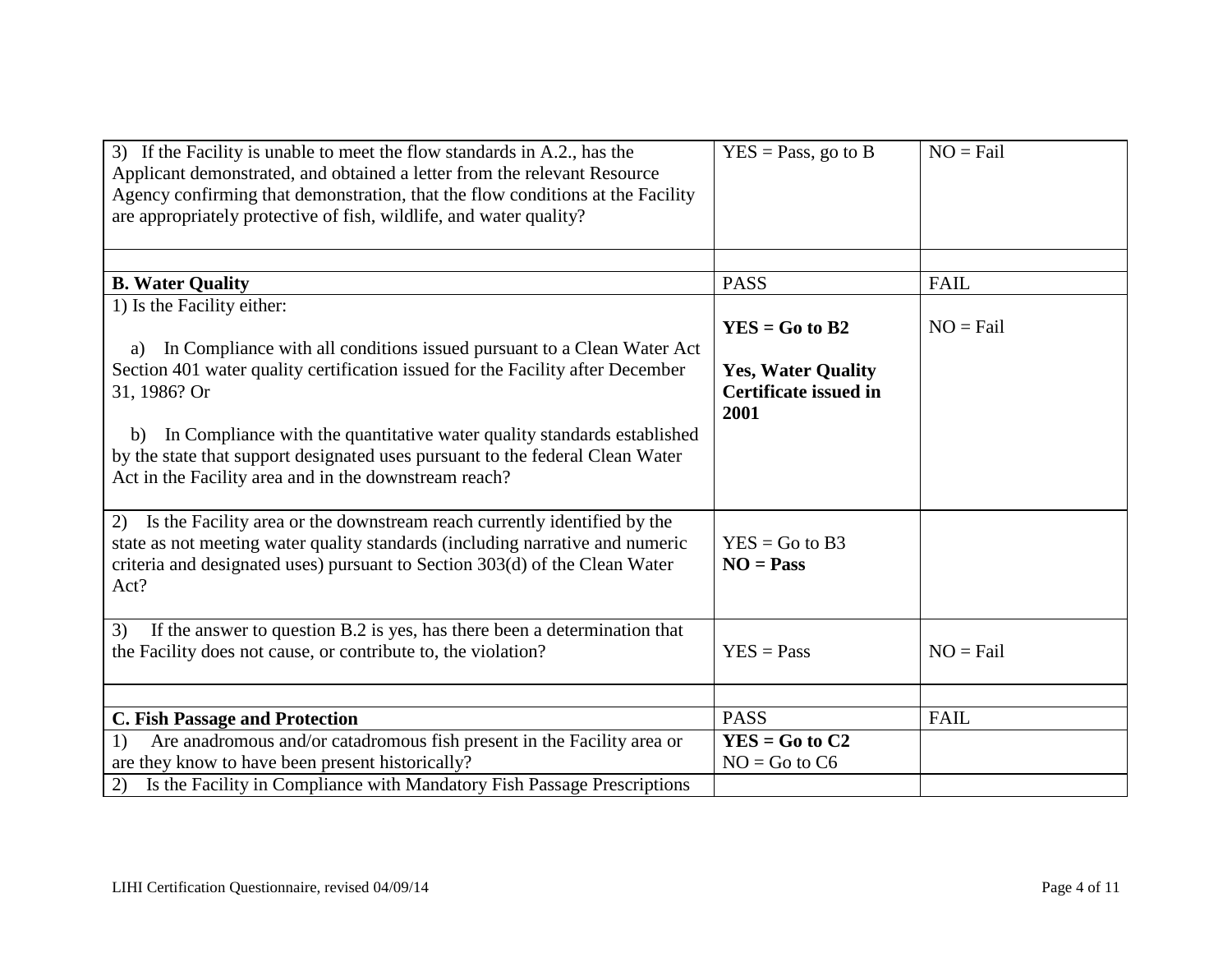| for upstream and downstream passage of anadromous and catadromous fish<br>issued by Resource Agencies after December 31, 1986?                                                                                                                                                                                                                                                                                | $YES = Go to C6$<br>$N/A = Go$ to $C2$   | $NO = Fail$  |
|---------------------------------------------------------------------------------------------------------------------------------------------------------------------------------------------------------------------------------------------------------------------------------------------------------------------------------------------------------------------------------------------------------------|------------------------------------------|--------------|
| Are there historic records of anadromous and/or catadromous fish<br>3)<br>movement through the Facility area, but anadromous and/or catadromous fish<br>do not presently move through the Facility area (e.g., because passage is<br>blocked at a downstream dam or the fish no longer have a migratory run)?                                                                                                 | $YES = Go to C2a$<br>$NO = Go$ to $C3$   |              |
| If the fish are extinct or extirpated from the Facility area or downstream<br>a)<br>reach, has the Applicant demonstrated that the extinction or extirpation was not<br>due in whole or part to the Facility?                                                                                                                                                                                                 | $YES = Go to C2b$<br>$N/A = Go$ to $C2b$ | $NO = Fail$  |
| b) If a Resource Agency Recommended adoption of upstream and/or<br>downstream fish passage measures at a specific future date, or when a<br>triggering event occurs (such as completion of passage through a downstream<br>obstruction or the completion of a specified process), has the Facility<br>owner/operator made a legally enforceable commitment to provide such<br>passage?                        | $YES = Go to C5$<br>$N/A = Go$ to C3     | $NO = Fail$  |
| If, since December 31, 1986:<br>4)<br>Resource Agencies have had the opportunity to issue, and considered<br>a)<br>issuing, a Mandatory Fish Passage Prescription for upstream and/or<br>downstream passage of anadromous or catadromous fish (including delayed<br>installation as described in C.3.a above), and<br>The Resource Agencies declined to issue a Mandatory Fish Passage<br>b)<br>Prescription, | $NO = Go$ to $C6$<br>$N/A = Go$ to C4    | $YES = Fail$ |
| Was a reason for the Resource Agencies' declining to issue a<br>$\mathbf{c})$<br>Mandatory Fish Passage Prescription one of the following: (1) the                                                                                                                                                                                                                                                            |                                          |              |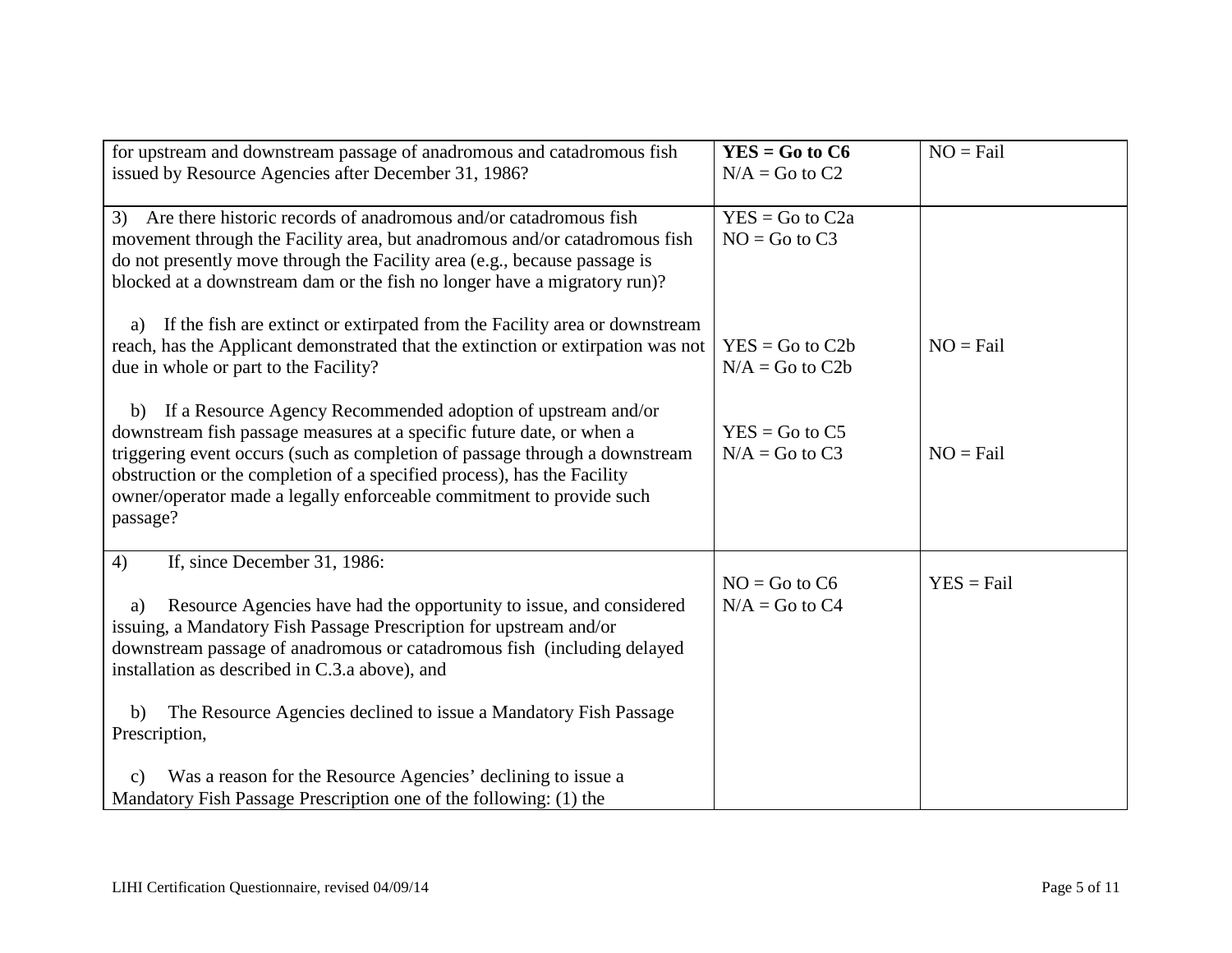| technological infeasibility of passage, (2) the absence of habitat upstream of<br>the Facility due at least in part to inundation by the Facility impoundment, or<br>(3) the anadromous or catadromous fish are no longer present in the Facility<br>area and/or downstream reach due in whole or part to the presence of the<br>Facility?                                                                                                                                                                                                                                                                                                                      |                                                 |             |
|-----------------------------------------------------------------------------------------------------------------------------------------------------------------------------------------------------------------------------------------------------------------------------------------------------------------------------------------------------------------------------------------------------------------------------------------------------------------------------------------------------------------------------------------------------------------------------------------------------------------------------------------------------------------|-------------------------------------------------|-------------|
| 5)<br>If C4 was not applicable:<br>Are upstream and downstream fish passage survival rates for<br>a)<br>anadromous and catadromous fish at the dam each documented at greater than<br>95% over 80% of the run using a generally accepted monitoring methodology?<br><b>Or</b>                                                                                                                                                                                                                                                                                                                                                                                   | $YES = Go to C6$                                | $NO = Fail$ |
| If the Facility is unable to meet the fish passage standards in 5.a, has the<br>b)<br>Applicant either i) demonstrated, and obtained a letter from the U.S. Fish and<br>Wildlife Service or National Marine Fisheries Service confirming that<br>demonstration, that the upstream and downstream fish passage measures (if<br>any) at the Facility are appropriately protective of the fishery resource, or ii)<br>committed to the provision of fish passage measures in the future and obtained<br>a letter from the U.S. Fish and Wildlife Service or the National Marine<br>Fisheries Service indicating that passage measures are not currently warranted? |                                                 |             |
| Is the Facility in Compliance with Mandatory Fish Passage Prescriptions<br>6)<br>for upstream and/or downstream passage of Riverine fish?                                                                                                                                                                                                                                                                                                                                                                                                                                                                                                                       | $YES = Go to C7$<br>$N/A = Go$ to $C7$          | $NO = Fail$ |
| 7)<br>Is the Facility in Compliance with Resource Agency Recommendations<br>for Riverine, anadromous and catadromous fish entrainment protection, such as<br>tailrace barriers?                                                                                                                                                                                                                                                                                                                                                                                                                                                                                 | $YES = Pass, go to D$<br>$N/A = Pass$ , go to D | $NO = Fail$ |
|                                                                                                                                                                                                                                                                                                                                                                                                                                                                                                                                                                                                                                                                 |                                                 |             |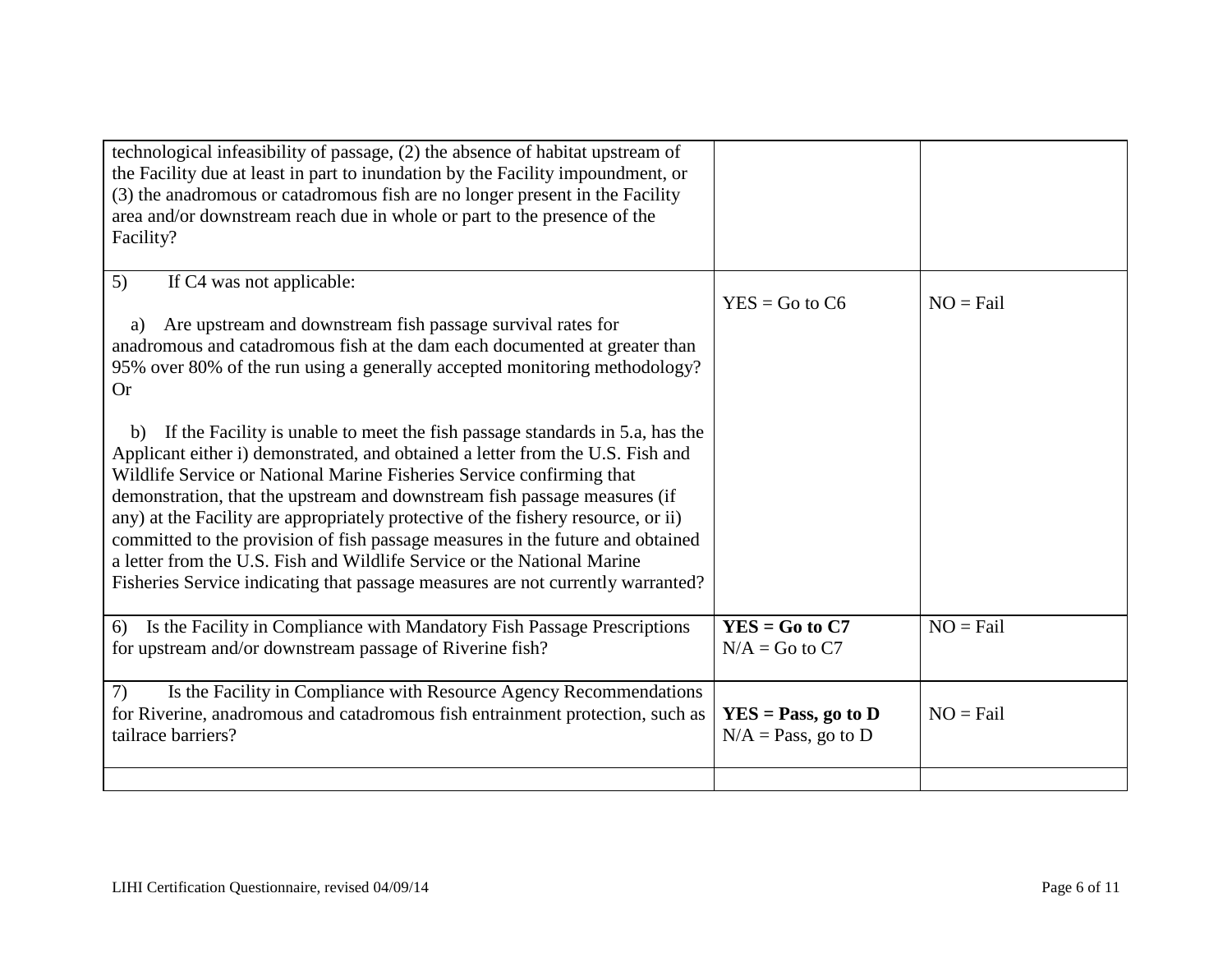| <b>D.</b> Watershed Protection                                                                                                                                                                                                                                                                                                                                                         | <b>PASS</b>                                                                                                           | <b>FAIL</b>       |
|----------------------------------------------------------------------------------------------------------------------------------------------------------------------------------------------------------------------------------------------------------------------------------------------------------------------------------------------------------------------------------------|-----------------------------------------------------------------------------------------------------------------------|-------------------|
| Is there a buffer zone dedicated for conservation purposes (to protect fish<br>1)<br>and wildlife habitat, water quality, aesthetics and/or low-impact recreation)<br>extending 200 feet from the average annual high water line for at least 50% of<br>the shoreline, including all of the undeveloped shoreline?                                                                     | $YES = Elizabeth for 3$<br>extra years of<br>certification; Go to D4                                                  | $NO = Go$ to $D2$ |
|                                                                                                                                                                                                                                                                                                                                                                                        | Project does not<br>control upstream<br>reservoir                                                                     |                   |
| Has the Facility owner/operator established an approved watershed<br>(2)<br>enhancement fund that: 1) could achieve within the project's watershed the<br>ecological and recreational equivalent of land protection in D.1, and 2) has the<br>agreement of appropriate stakeholders and state and federal resource agencies?                                                           | $YES = Elizabeth 3$<br>extra years of<br>certification; Go to D4<br>Project does not<br>control upstream<br>reservoir | $NO = Go$ to $D3$ |
| Has the Facility owner/operator established through a settlement<br>3)<br>agreement with appropriate stakeholders, with state and federal resource<br>agencies agreement, an appropriate shoreland buffer or equivalent watershed<br>land protection plan for conservation purposes (to protect fish and wildlife<br>habitat, water quality, aesthetics and/or low impact recreation)? | $YES = Go$ to D4<br>Project does not<br>control upstream<br>reservoir                                                 | $NO = Go$ to $D4$ |
| Is the facility in compliance with both state and federal resource agencies<br>4)<br>recommendations in a license approved shoreland management plan regarding<br>protection, mitigation or enhancement of shorelands surrounding the project?                                                                                                                                         | $YES = Pass, go to E$<br>$N/A = Pass$ , go to E<br>Project does not<br>control upstream<br>reservoir                  | $No = Fail$       |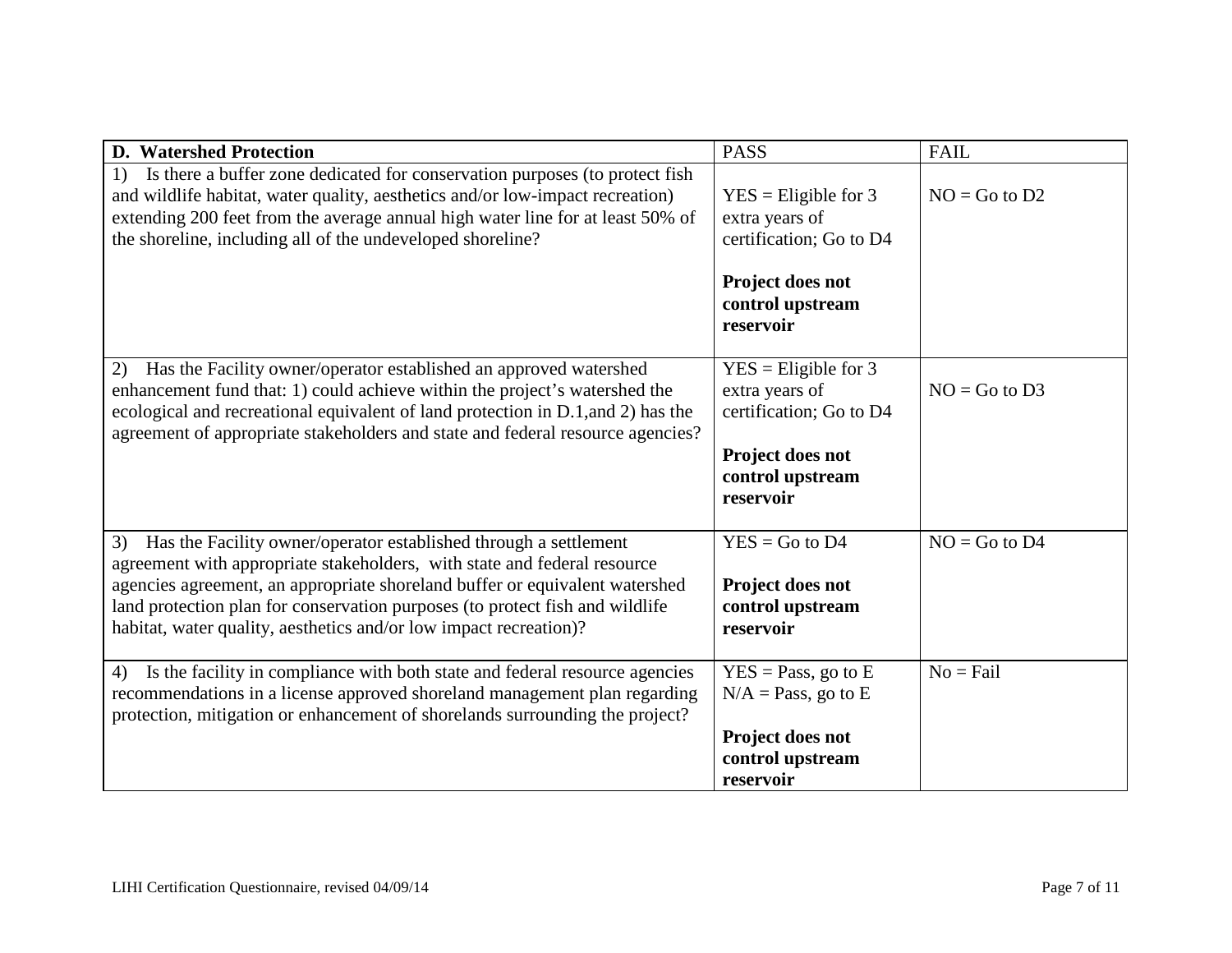| E. Threatened and Endangered Species Protection                                                                                                                                                                                                                                                                                                                                                                                                                                                                                                                                                           | <b>PASS</b>                                 | <b>FAIL</b> |
|-----------------------------------------------------------------------------------------------------------------------------------------------------------------------------------------------------------------------------------------------------------------------------------------------------------------------------------------------------------------------------------------------------------------------------------------------------------------------------------------------------------------------------------------------------------------------------------------------------------|---------------------------------------------|-------------|
| Are threatened or endangered species listed under state or federal<br>1)<br>Endangered Species Acts present in the Facility area and/or downstream<br>reach?                                                                                                                                                                                                                                                                                                                                                                                                                                              | $YES = Go to E2$<br>$NO = Pass$ , go to $F$ |             |
| If a recovery plan has been adopted for the threatened or endangered<br>2)<br>species pursuant to Section 4(f) of the Endangered Species Act or similar state<br>provision, is the Facility in Compliance with all recommendations in the plan<br>relevant to the Facility?                                                                                                                                                                                                                                                                                                                               | $YES = Go to E3$<br>$N/A = Go$ to E3        | $NO = Fail$ |
| If the Facility has received authorization to incidentally Take a listed<br>3)<br>species through: (i) Having a relevant agency complete consultation pursuant<br>to ESA Section 7 resulting in a biological opinion, a habitat recovery plan,<br>and/or (if needed) an incidental Take statement; (ii) Obtaining an incidental<br>Take permit pursuant to ESA Section 10; or (iii) For species listed by a state<br>and not by the federal government, obtaining authorization pursuant to similar<br>state procedures; is the Facility in Compliance with conditions pursuant to that<br>authorization? | $YES = Go to E4$<br>$N/A = Go$ to E5        | $NO = Fail$ |
| If a biological opinion applicable to the Facility for the threatened or<br>4)<br>endangered species has been issued, can the Applicant demonstrate that:<br>The biological opinion was accompanied by a FERC license or<br>a)<br>exemption or a habitat conservation plan? Or                                                                                                                                                                                                                                                                                                                            | $YES = Pass, go to F$                       | $NO = Fail$ |
| The biological opinion was issued pursuant to or consistent with a<br>b)<br>recovery plan for the endangered or threatened species? Or                                                                                                                                                                                                                                                                                                                                                                                                                                                                    |                                             |             |
| c) There is no recovery plan for the threatened or endangered species                                                                                                                                                                                                                                                                                                                                                                                                                                                                                                                                     |                                             |             |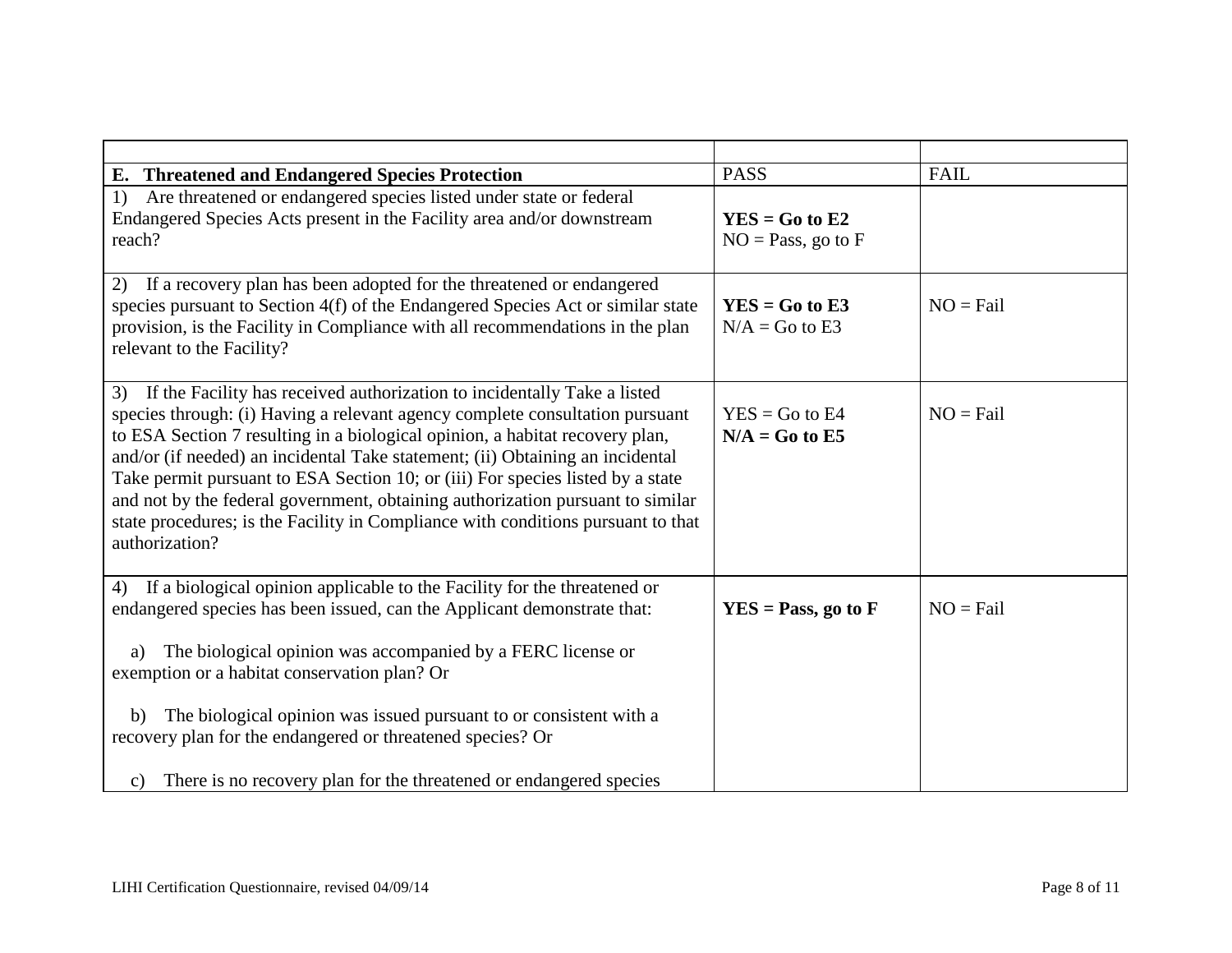| under active development by the relevant Resource Agency? Or<br>The recovery plan under active development will have no material<br>$\mathbf{d}$<br>effect on the Facility's operations?                                                                                                                                                                                                                                                                 |                                           |             |
|----------------------------------------------------------------------------------------------------------------------------------------------------------------------------------------------------------------------------------------------------------------------------------------------------------------------------------------------------------------------------------------------------------------------------------------------------------|-------------------------------------------|-------------|
| If E.2 and E.3 are not applicable, has the Applicant demonstrated that the<br>5)<br>Facility and Facility operations do not negatively affect listed species?                                                                                                                                                                                                                                                                                            | $YES = Pass, go to F$                     | $NO = Fail$ |
| <b>F. Cultural Resource Protection</b>                                                                                                                                                                                                                                                                                                                                                                                                                   | <b>PASS</b>                               | FAIL        |
| If FERC-regulated, is the Facility in Compliance with all requirements<br>1)<br>regarding Cultural Resource protection, mitigation or enhancement included in<br>the FERC license or exemption?                                                                                                                                                                                                                                                          | $YES = Pass, go to G$<br>$N/A = Go$ to F2 | $NO = Fail$ |
| If not FERC-regulated, does the Facility owner/operator have in place<br>2)<br>(and is in Compliance with) a plan for the protection, mitigation or<br>enhancement of impacts to Cultural Resources approved by the relevant state<br>or federal agency or Native American Tribe, or a letter from a senior officer of<br>the relevant agency or Tribe that no plan is needed because Cultural Resources<br>are not negatively affected by the Facility? | $YES = Pass$ , go to G                    | $NO = Fail$ |
| G. Recreation                                                                                                                                                                                                                                                                                                                                                                                                                                            | <b>PASS</b>                               | <b>FAIL</b> |
| If FERC-regulated, is the Facility in Compliance with the recreational<br>1)<br>access, accommodation (including recreational flow releases) and facilities<br>conditions in its FERC license or exemption?                                                                                                                                                                                                                                              | $YES = Go to G3$<br>$N/A = Go$ to $G2$    | $NO = Fail$ |
| If not FERC-regulated, does the Facility provide recreational access,<br>(2)<br>accommodation (including recreational flow releases) and facilities, as<br>Recommended by Resource Agencies or other agencies responsible for                                                                                                                                                                                                                            | $YES = Go to G3$                          | $NO = Fail$ |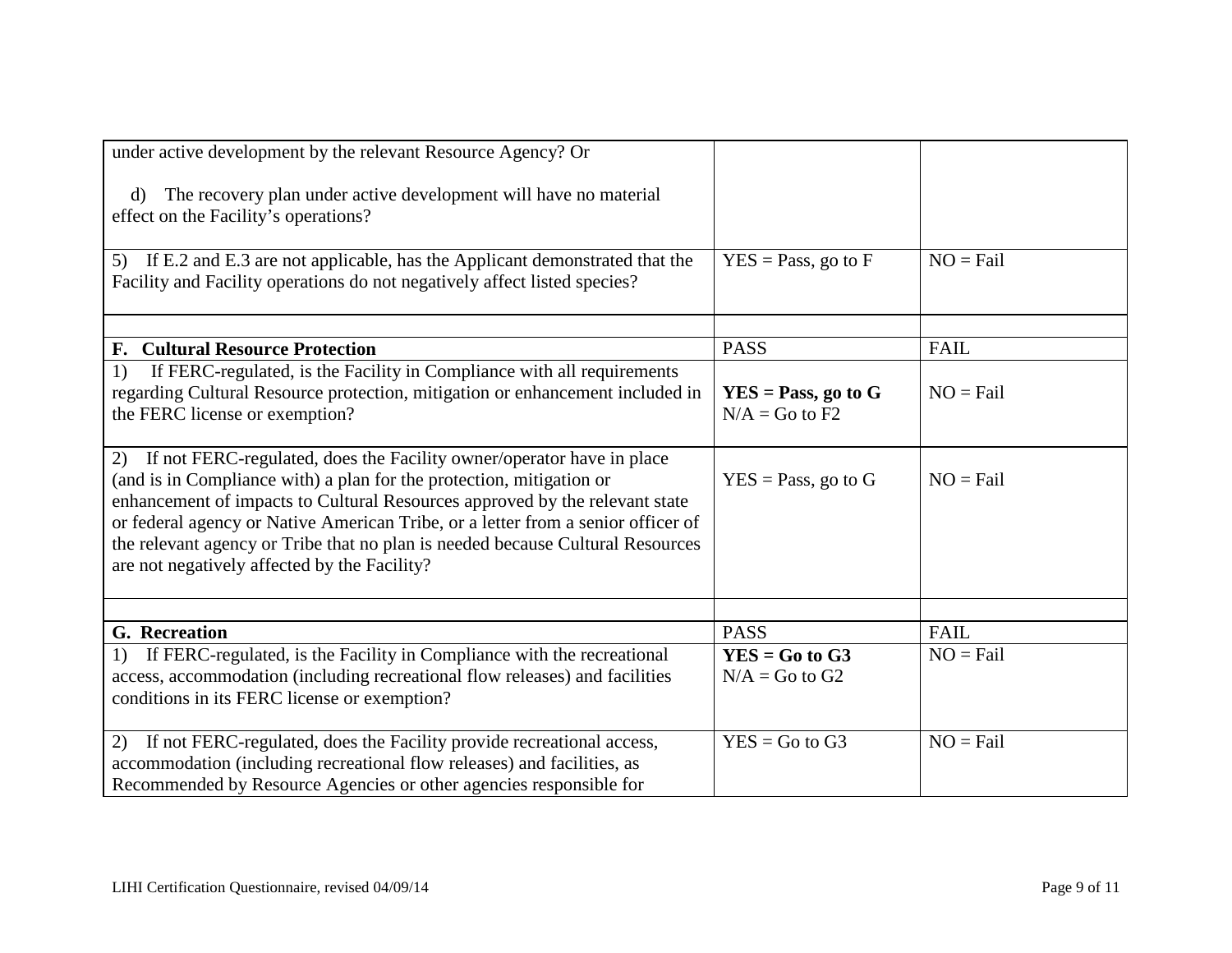| recreation?                                                                                              |                                               |              |
|----------------------------------------------------------------------------------------------------------|-----------------------------------------------|--------------|
| Does the Facility allow access to the reservoir and downstream reaches<br>3)<br>without fees or charges? | $YES = Pass, go to H$                         | $NO = Fail$  |
| <b>H. Facilities Recommended for Removal</b>                                                             | <b>PASS</b>                                   | <b>FAIL</b>  |
| Is there a Resource Agency Recommendation for removal of the dam<br>associated with the Facility?        | $NO = Pass, Facility$ is<br><b>Low Impact</b> | $YES = Fail$ |